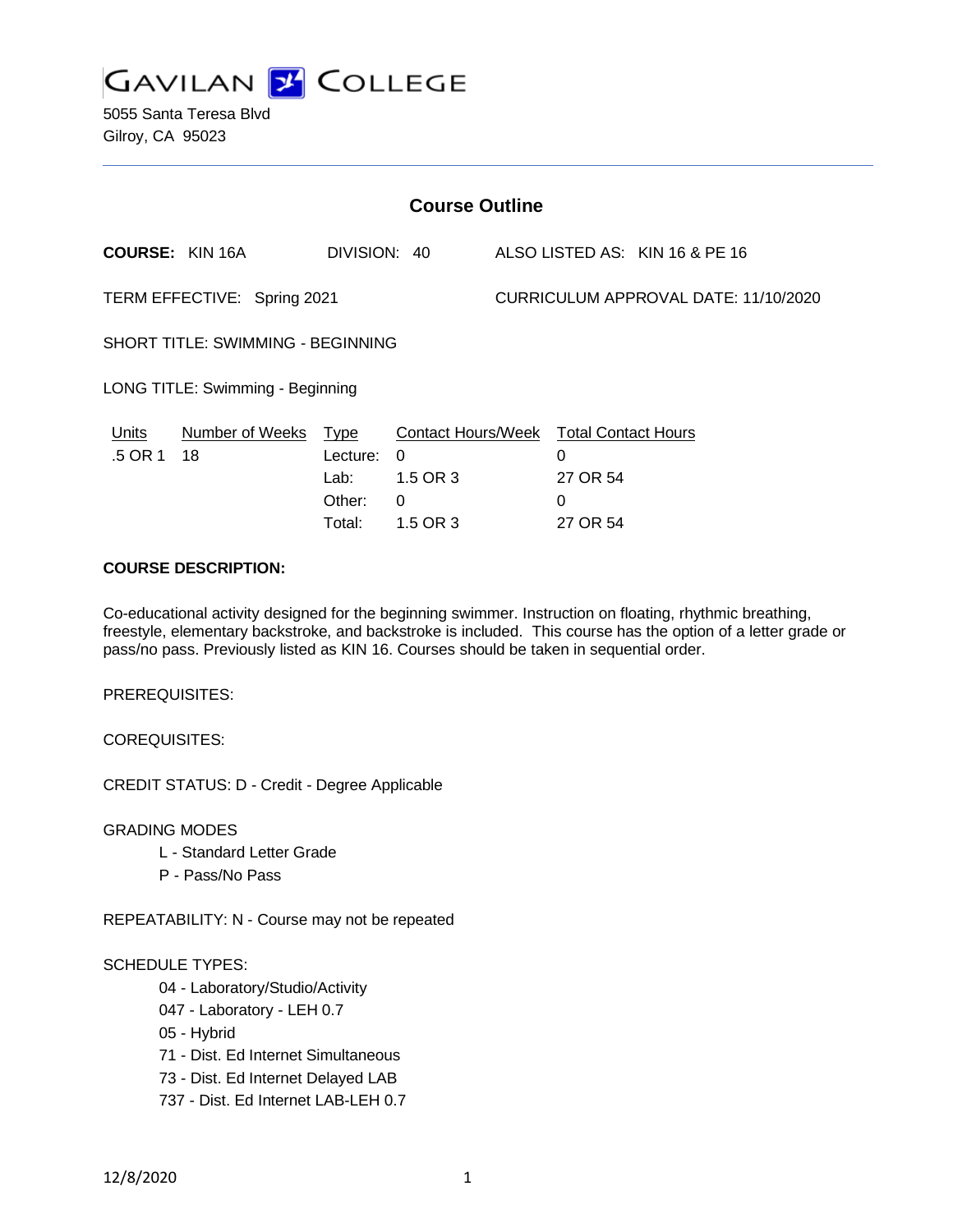## **STUDENT LEARNING OUTCOMES:**

1. Demonstrate the freestyle, elementary backstroke, and backstroke by applying the proper stroke mechanics.

Measure of assessment: demonstration

Year assessed, or planned year of assessment: 2017

2. Explain and utilize water safety rules in both the shallow pool and the deep pool.

Measure of assessment: discussion, performance

Year assessed, or planned year of assessment: 2017

Semester: Fall

### **CONTENT, STUDENT PERFORMANCE OBJECTIVES, OUT-OF-CLASS ASSIGNMENTS**

Curriculum Approval Date: 11/10/2020 - **DE MODIFICATION ONLY**

3 - 6 Hours:

Content: Class introduction, including course syllabus, grading, and water safety requirements. Pre-testing to determine any beginning skills the student might have.

Student Performance Objectives: List the basic rules of water safety as it applies to their skill level. Explain and demonstrate any swimming skills they have.

6 - 12 Hours:

Content: Work on floating, including tuck float and prone float. Presentation on rhythmic breathing, including "bobs". Combine floating with rhythmic breathing. Introduce prone glide and combine with floating and rhythmic breathing. Present back float and back glide and then combine turning over from the prone float/glide to the back float/glide.

Student Performance Objectives: Demonstrate the following swimming skills: tuck float, prone float, "bobs", prone glide, back float, back glide, and turning over. Discuss the importance of rhythmic breathing.

4.5 - 9 Hours:

Content: Continue working on skills to date. Introduce the flutter kick and combine it with the skills covered earlier. Presentation on the freestyle arm pull and combine it with the flutter kick.

Student Performance Objectives: Demonstrate the flutter kick and the arm pull for the freestyle. Combine a variety of skills into a sequence, i.e. prone float/glide into turning over into a back float or back float/glide into turning over and utilizing the freestyle flutter kick and arm pull.

4.5 - 9 Hours:

Content: Expose students to deep water and review safety requirements especially as it applies to deep water. Practice floating, rhythmic breathing, gliding, and turning over skills learned to date in deep water. Introduce the proper breathing technique for the freestyle. Presentation on the elementary backstroke, including arm pull and leg kick.

Student Performance Objectives: Demonstrate their floating, rhythmic breathing, gliding, and turning over skills in the deep pool. Discuss the importance of utilizing the safety rules learned earlier in a deep water situation. Discuss and demonstrate the correct breathing technique for the freestyle. Demonstrate the proper technique for the elementary backstroke.

#### 3 - 6 Hours:

Content: Introduce the backstroke; including body position, arm pull and leg kick. Continue working on the freestyle stroke.

Student Performance Objectives: Demonstrate the proper technique for the backstroke. Discuss the differences and similarities between the backstroke and elementary backstroke. Explain the changes they have made in their freestyle stroke since first learning the mechanics.

#### 3 - 6 Hours:

Content: Continue to work on improving their freestyle, elementary backstroke, and backstroke techniques both in the shallow pool and the deep pool. Experience jumping into the deep pool.

Student Performance Objectives: Demonstrate their freestyle, elementary backstroke, and backstroke in the deep pool. Perform a feet first jump into the deep pool.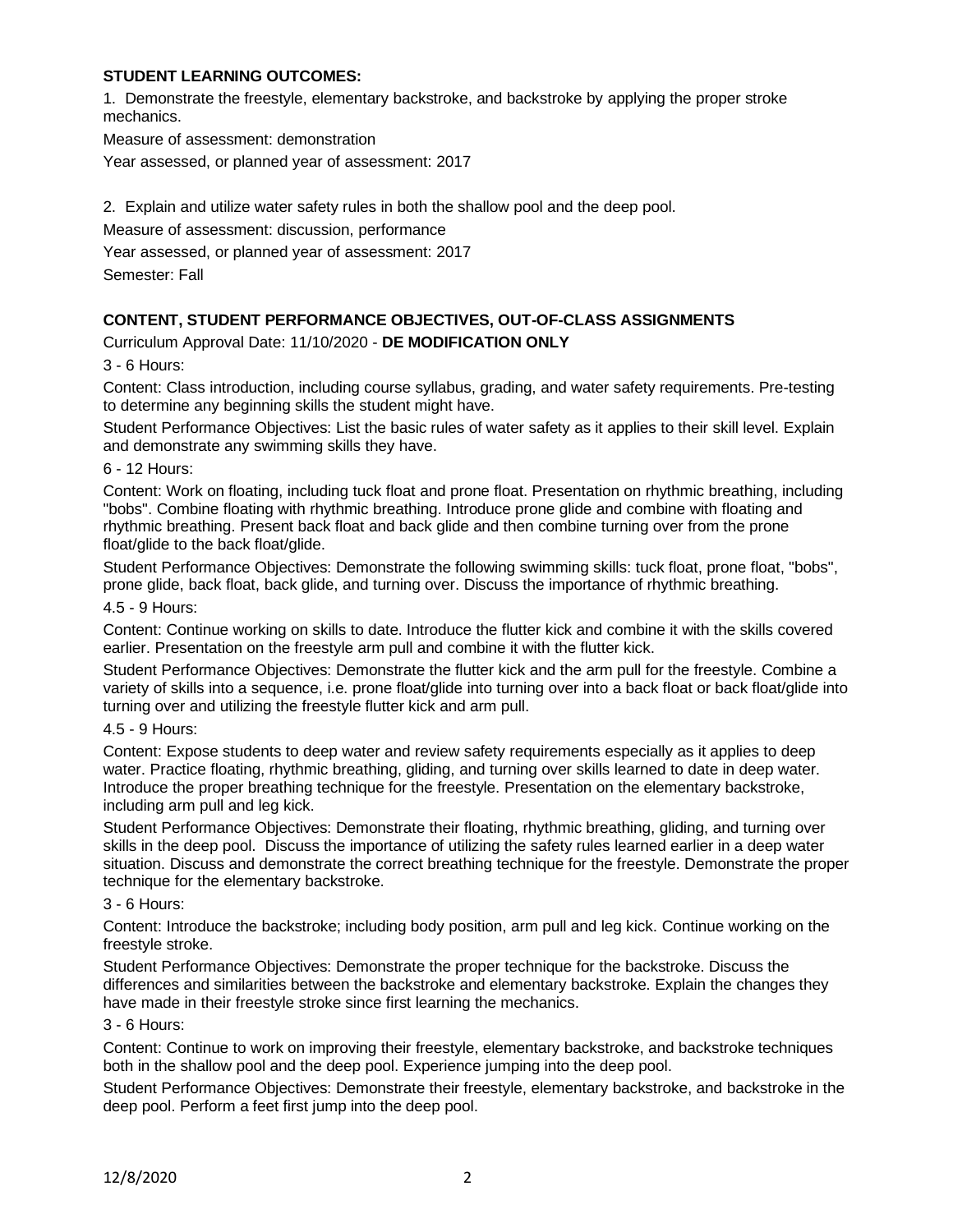1.5 - 3 Hours:

Content: Post-testing of skills to indicate the techniques learned and their improvement. Student Performance Objectives: Participate in post-testing. Demonstrate their swimming skills. 2 Hours:

Final

# **METHODS OF INSTRUCTION:**

Demonstration, peer teaching, video.

# **METHODS OF EVALUATION:**

Writing assignments Percent of total grade: 0.00 % This is a degree-applicable course, but substantial writing assignments are NOT appropriate, because the course primarily: Involves skill demonstrations or problem solving Skill demonstrations Percent of total grade: 45.00 % Skill testing. Other methods of evaluation Percent of total grade: 55.00 % Class/student participation is required. OUT OF CLASS ASSIGNMENTS: Required Outside Hours: Assignment Description: As this is a lab class no out of class assignments are required.

# **REPRESENTATIVE TEXTBOOKS:**

No textbook required. Handouts will be provided as needed.